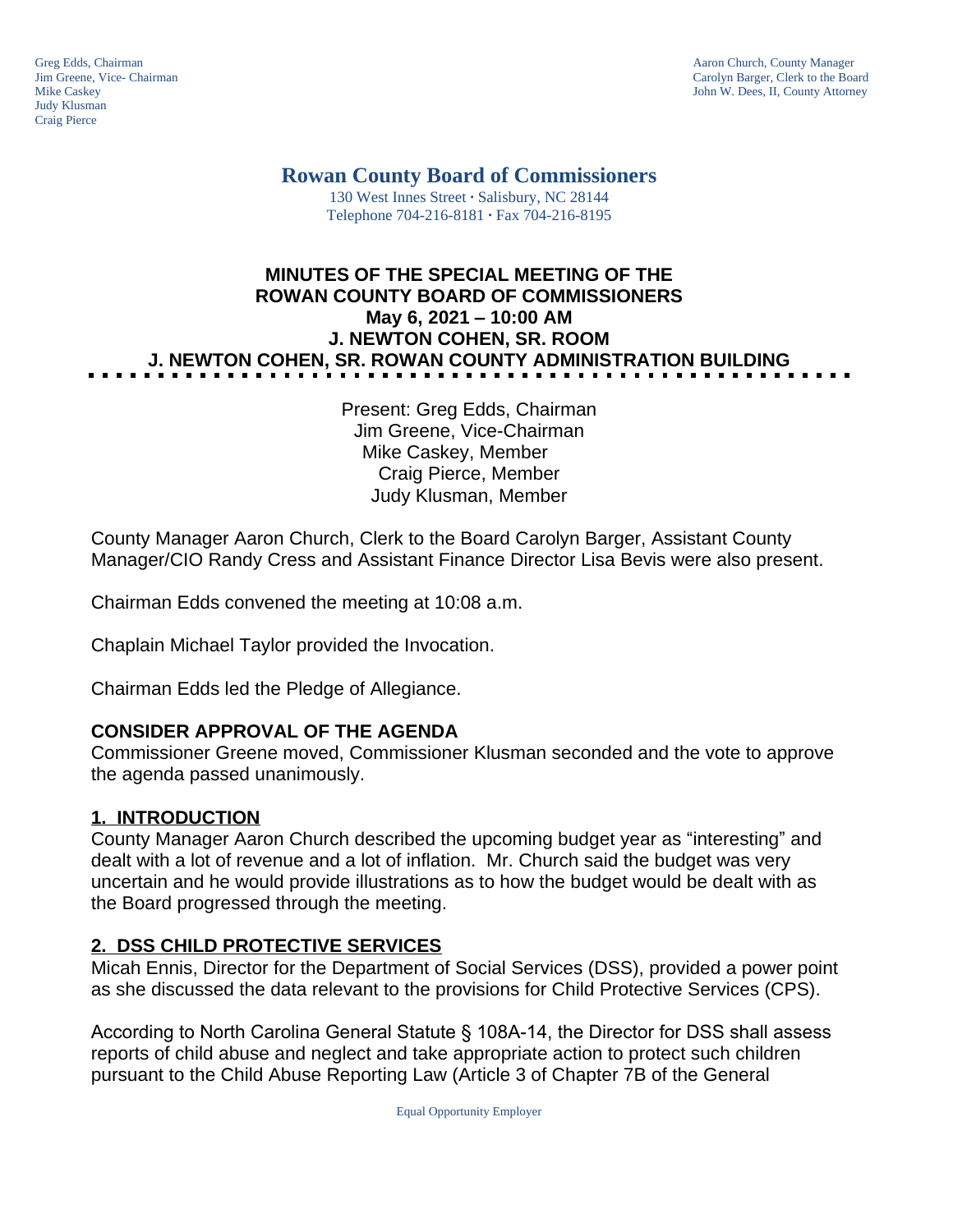Statutes). There were specific tasks for which the DSS Director was responsible in the investigative process.

Ms. Ennis reviewed the policy framework and guidelines that helps DSS staff meet the requirements of the law. Ms. Ennis reported the caseload data indicated the Department had not met the standards for the last several years.

| <b>Calendar Year</b>  | 2017 | 2018 | 2019 | 2020 |
|-----------------------|------|------|------|------|
| <b>FTEs needed</b>    | 20   | 28   | 27   | 22   |
| <b>FTEs dedicated</b> | 16   | 16   | 16   | 16   |
| <b>Difference</b>     |      | イク   |      |      |

Continuing with the power point, Ms. Ennis discussed CPS worker turnover and said a number of those who had resigned indicated the workload was a factor in their decision to leave. Ms. Ennis said when multiple workers left at or near the same time, the workload increased for the remaining workers.

Ms. Ennis discussed temporary solutions and said the management team was being as creative as possible to meet the demands of the current caseloads and support staff members who were discouraged.

As part of the expansion budget, Ms. Ennis requested four (4) CPS Social Workers and one (1) Social Work Supervisor. The estimated cost of the positions included salary benefits and equipment. After federal and state reimbursements, the investment to address the shortfall was approximately \$ 232,000.

In response to inquiries from Commissioner Klusman, Ms. Ennis said she felt other counties were experiencing the same type of crisis and she had not heard any employees say they were leaving because of money. Ms. Ennis said the job was not easy nor attractive. Ms. Ennis did express hope that the recommendations from the pay study would be successful in helping the County be more competitive and retain workers.

Commissioner Klusman referred to the assistance the Board had provided to the Environmental Health Department in the effort to recruit employees. Commissioner Klusman asked if similar actions would help for CPS workers. Ms. Ennis responded a sign on bonus might help bring folks in; however, having adequate caseloads was equally as important.

A lengthy question and answer session followed the presentation. Ms. Ennis answered questions regarding but not limited to the challenges of getting qualified applicants, caseloads, and minimum job requirements.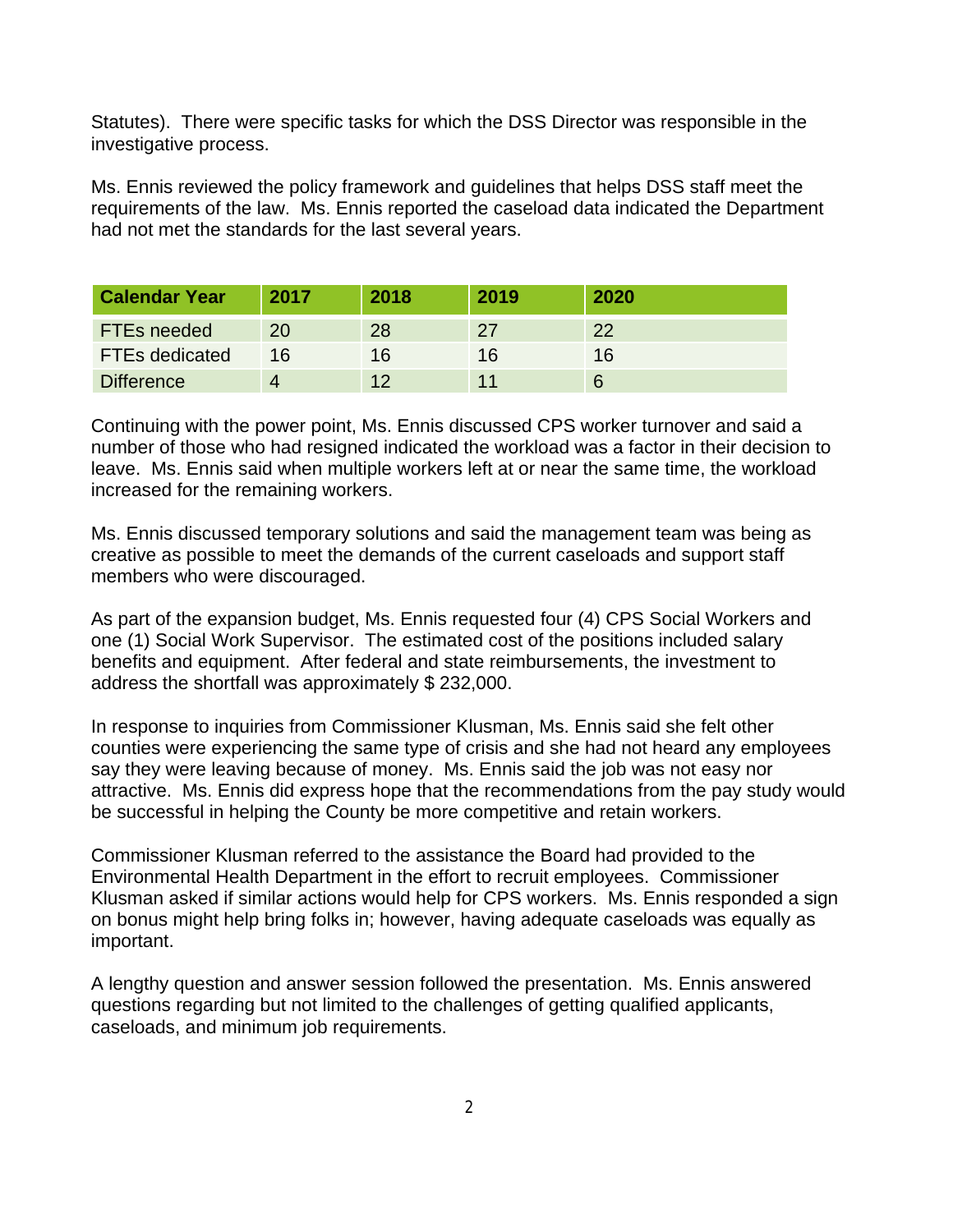Commissioner Caskey offered a suggestion for recruiting college students and agreeing to pay off some of their student debt in exchange for employment. Ms. Ennis liked the idea and expressed appreciation for the dialogue.

Ms. Ennis personally felt the NC FAST system had an impact on the Department's understaffing and she added the most relevant question was where DSS was today and what could be done in partnership today. Ms. Ennis said trained social workers were entering information into a system that was inadequate and it was work that could not be assigned to someone else.

Commissioner Greene mentioned that more people seemed to need DSS each year yet the unemployment rate was going down. Ms. Ennis shared that one of the negative issues facing DSS clients was the impacts from having experienced trauma. Ms. Ennis said clients saw trauma as children and now were parents themselves. Ms. Ennis felt poverty was not necessarily the driving force; however, poverty went hand-in-hand with experiencing trauma.

Ms. Ennis said she was asking for four (4) workers and one (1) supervisor creating an additional unit in CPS.

Chairman Edds thanked Ms. Ennis for the information and for the difficult duties she performed in her role as Director.

### **3. ROWAN TRANSIT**

Valerie Steele, Airport and Transit Director, provided a power point and reviewed the route for Rowan Express (RE), which stopped in Salisbury, China Grove, Landis and Kannapolis. RE connected with the Salisbury Transit System, Concord Kannapolis Ride System and AMTRAK in Salisbury and Kannapolis.

Ms. Steele noted grant funding received was not enough to cover the costs of operating RE. Ms. Steele recommended RE be discontinued for the following reasons:

- Cost: Net expenses for nine (9) months were \$158,816.04 for a total ridership of 6,853. The cost per ride was \$23.17 with only a \$1.00 fare.
- Vehicles: High mileage, CDL endorsement, larger vehicles requirement, increased wear and tear.
- Operating Hours: The route extended required staffing hours.
- Ridership: An average of 25.38 trips per day over the last nine (9) months, or, an average of only 1.69 rides per revenue hour. The average cost of service per hour was \$58.82, adding in the hourly wage to equal \$71.82 (not including insurance or cost of drivers benefits).

Ms. Steele stated the majority of riders used RE to commute to work with other occasional uses. According to Ms. Steele, all users had other options for transportation available and accessible to them.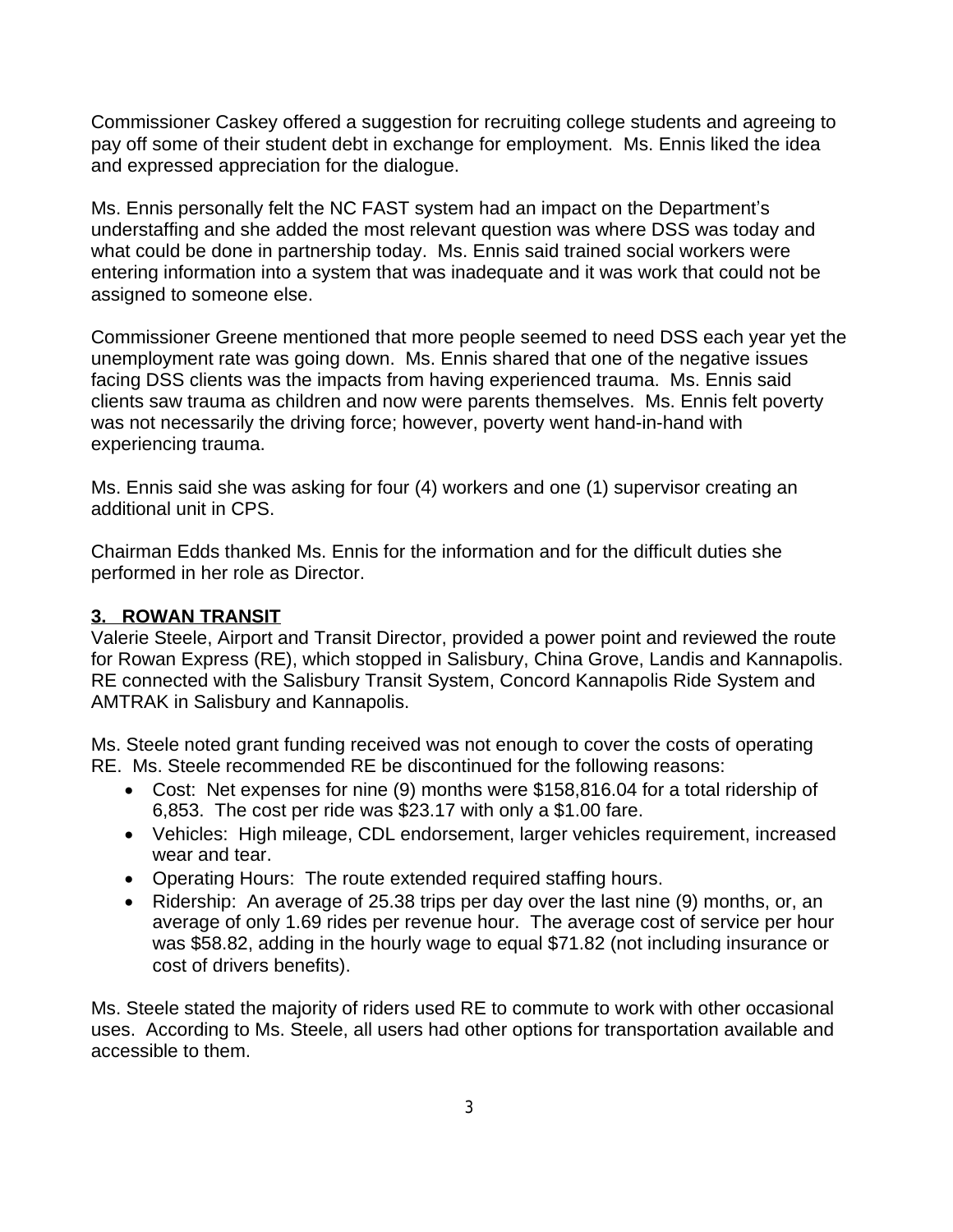Continuing with the power point, Ms. Steele highlighted the impacts to staffing and suggested increasing the number of part-time positions as changes occurred.

Ms. Steele reviewed the following for The Rural Operating Assistance Program (ROAP): Majority of users have no other option for transportation

Portion of this funding covers the 1 day a week ride based on location within the County

Currently enrolled\*

Only Life Sustaining Trips\*

Medical (substantial amount going to dialysis)

**Grocery** 

New Applicants

Only Medical Trips \* Terminating currently relied upon transportation would create undue hardship and negatively impact the mental & physical health of our citizen who are reliant on our service

The following information was highlighted for the Home and Community Care Block Grant HCCBG:

Eligibility/Priority Based

- 1. Need for Adult Protective Services has been substantiated
- 2. Risk of abuse, neglect, and/or exploitation
- 3. Extensive impairments in activities of daily living (ADL's), or instrumental activities of daily living (IADL's); at risk of placement or substitute care
- 4. Older adults with less extensive (1-2) ADL or IADL impairments
- 5. Well older adults; with limited transport options **Age requirement 60+**

With regards to Medicaid, Ms. Steele noted:

Administered by the Department of Social Services (DSS) RTS will continue to provide transport for clients scheduled through DSS

Ms. Steele noted more changes coming with Medicaid transformation on July 1 and it was unknown whether the numbers would stay similar or drop.

Having outlined the rationale for the recommendation, Ms. Steele said she was focusing on those who needed transit services the most since they had no other options available.

### **4. AIRPORT HANGARS**

Airport and Transit Director Valerie Steele discussed a rendering from Talbert, Bright and Ellington (TBE) Engineering, which provided possible options for future hangar locations. Ms. Steele said the options could be shifted or combined.

Ms. Steele said TBE had found some standard hangars with bi-fold doors that had a 16 week turnaround time; however, she noted the COVID-19 Pandemic could affect the timeframe. A safe estimate provided was \$50.00 per square foot and she noted the price was on the high end to be conservative.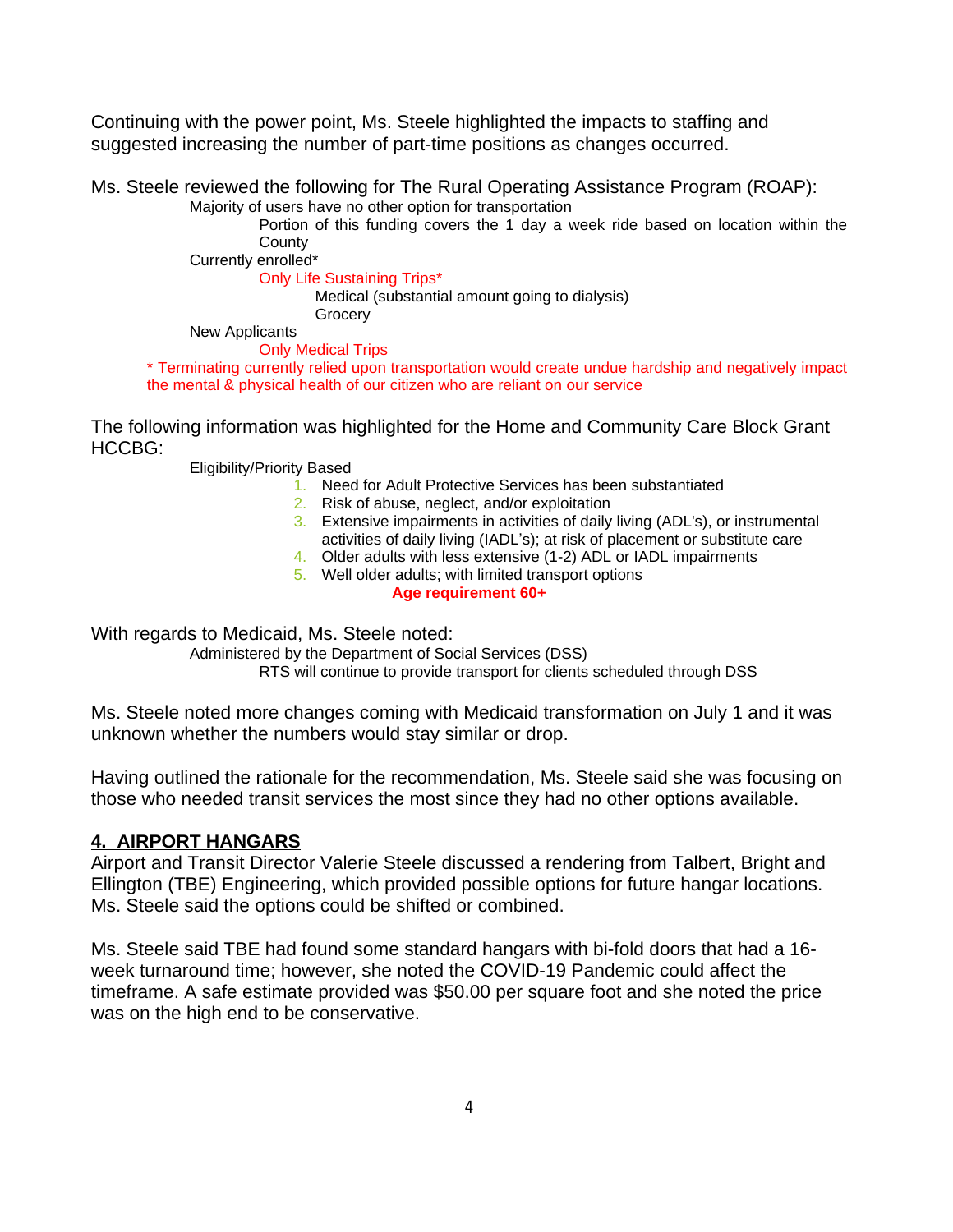The summary provided by Ms. Steele also included information about door heights, fire suppression systems, and types of preferred environments for protecting aircraft from the elements.

Chairman Edds called for a brief recess at 11:32 a.m.

Chairman Edds reconvened the meeting at 11:45 a.m.

#### **5. JAIL MEDICAL**

Sheriff Kevin Auten and Captain Greg Hannold discussed the County's jail medical services. Sheriff Auten said it had become necessary to rebid the jail medical services. According to Sheriff Auten, County staff had been told the medical providers were not able to hire help for what they had paid three (3) years ago. Sheriff Auten said nurses were able to make a lot more money working in special units and overtime. Sheriff Auten said staff understood costs were going to increase regardless of which company was selected to provide the County's jail medical services and he noted the bid had gone up considerably.

Sheriff Auten said when staff was reviewing the department's budget for additional budget cuts, it was noted there was a line item for \$150,000 for jail psychological evaluations. Sheriff Auten reported the \$150,000 was included in the new contract so the line item could be removed from the budget, thus bringing the contract price down to approximately \$880,000.

Discussion ensued regarding jail services administered by registered nurses versus medtechs.

In response to an inquiry from Chairman Edds, a summary was provided regarding the decreased head count in the jail. It was estimated the jail count had been reduced to 195 during the COVID-19 Pandemic; however, the numbers were back up to roughly 255. It was noted the jail population that had been left seemed to have more health issues.

Sheriff Auten noted that during the Pandemic the courts were closed to the public; however, the jail cases that had been "on the shelf" were handled since court/judicial staff had more time to process those during the Pandemic. Sheriff Auten noted all jail populations had fallen during the Pandemic for varying reasons.

In conclusion, Sheriff Auten confirmed to Chairman Edds the County was looking at a \$150,000 net increase to the jail medical contract.

### **6. LUNCH**

Chairman Edds called for a recess at 12:00 noon.

Chairman Edds reconvened the meeting at 1:00 p.m.

## **7. EMERGENCY SERVICES (HEART MONITORS)**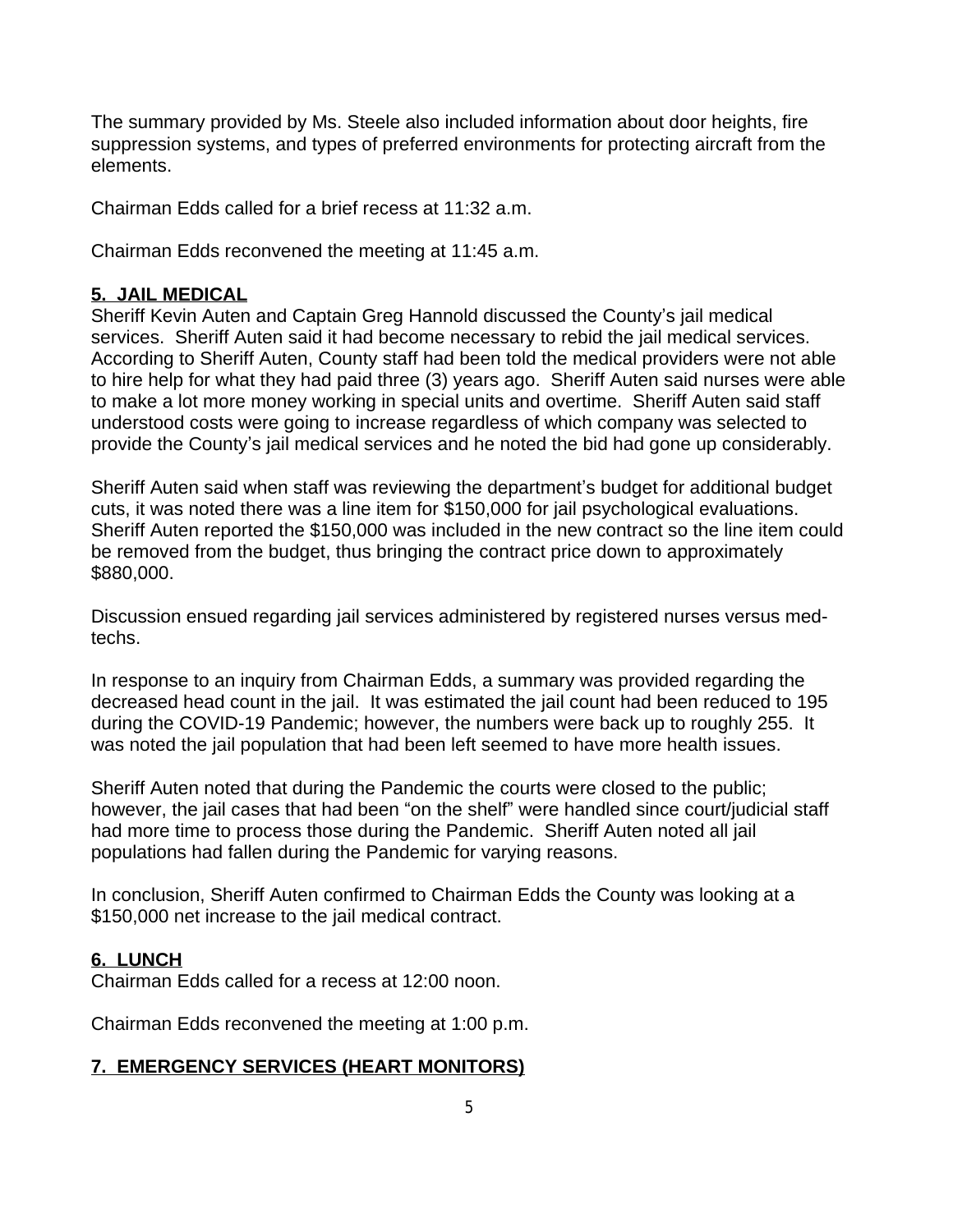Allen Cress, Emergency Services Chief, and Division Chief Lennie Cooper presented the report regarding the heart monitors.

Using a power point, Mr. Cress highlighted the current information for the monitors stating the current cache consisted of fifteen (15) devices that were more than six (6) years old. The majority of the units were from a lease that was executed in 2015. The Philips products were discontinued and would no longer be supported beginning February 3, 2022. Philips would support what the County had, with restrictions, until the end of 2022.

Mr. Cress noted there were three (3) primary manufacturers of cardiac monitors in the market. Mr. Cress said the department would like to provide the highest quality diagnostic tool available to extend to the citizens the best care possible. Mr. Cress reviewed the options on the newer devices to be added to the Request for Proposals (RFP) for pricing. The estimated cost was approximately \$880,000.

Commissioner Pierce asked if staff was trained to use the newer monitors. Mr. Cooper responded no and said that staff would need training for the changes. Mr. Cooper explained the training was included in the purchase price.

An in-depth discussed ensued regarding funding and whether to pay for the monitors or finance them. County Manager Aaron Church stated the best deal was to pay cash if possible and the second-best option was to borrow the money. The last and least preferable method was to lease the equipment from the company.

### **8. TELECOMMUNICATIONS (RADIOS)**

County Manager Aaron Church prefaced the presentation by saying the Radio Project (Project) was supposed to happen last year but had been postponed. Mr. Church said the County was initially going to handle the Project in phases; however, the County would now be able to move forward with the entire Project.

Allen Cress, Emergency Services Chief, provided an update on the Project and said conversations were underway with the County's consultant. Mr. Cress said staff was trying to establish a geographically diverse prime site on Young's Mountain in the event there was a failure with the City of Salisbury's site. The estimated cost was \$450,000. Mr. Cress said the site would eliminate a single point of failure for the entire system.

Using a power point, Mr. Cress referred to the Young's Mountain Tower in the Town of Cleveland. Mr. Cress said the County currently leased a spot on the tower from American Towers, which was costing approximately \$3,600/month. Mr. Cress said the County currently owned approximately four (4) acres on Young's Mountain and he shared how the property could be utilized for revenue generation and/or possibly create an opportunity for fixed broadband service by the private sector. The proposal was to build another tower on the County's property at an estimated cost of \$550,000. Mr. Cress said the savings would eventually pay for the changes.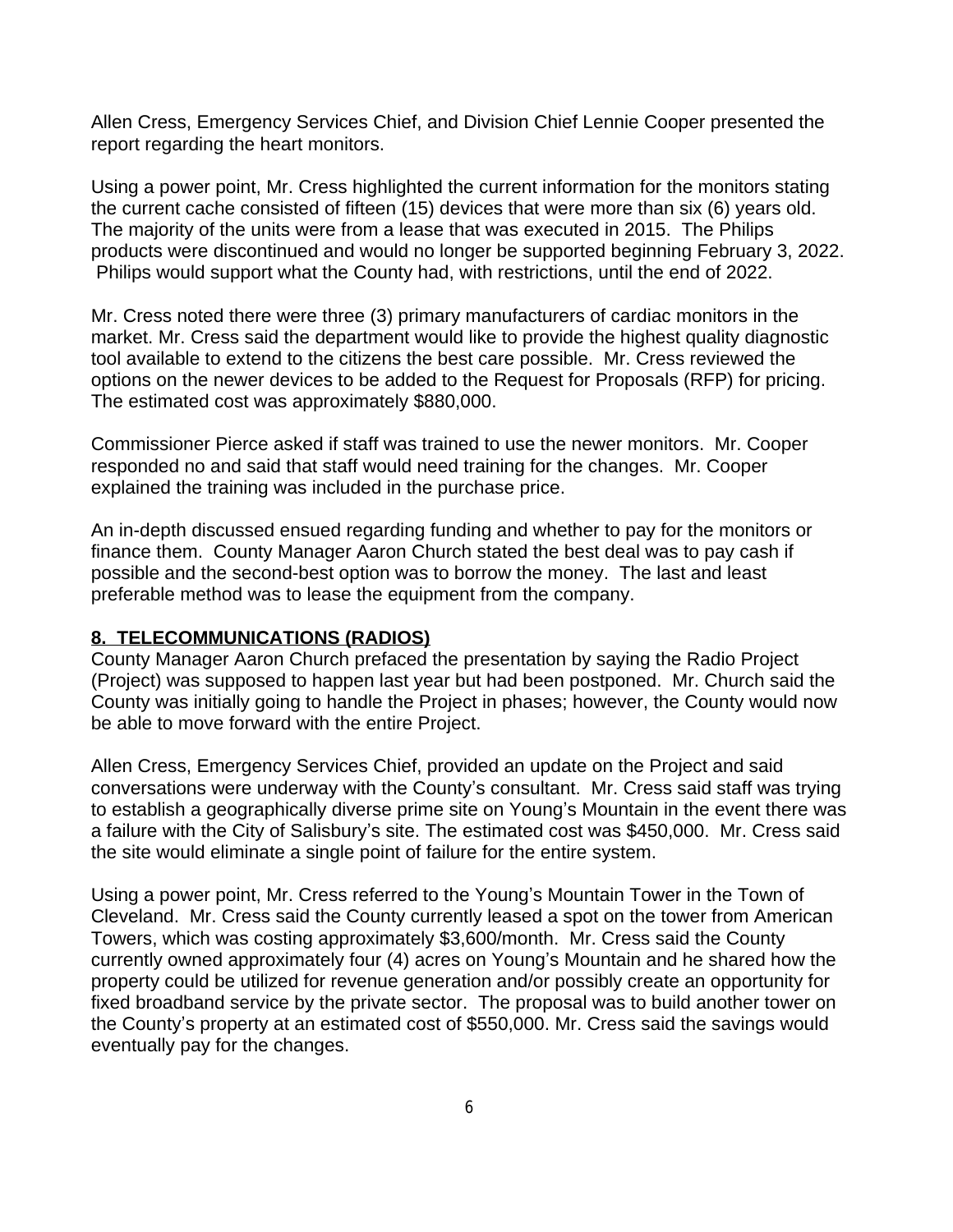Mr. Cress said the service agreement contract with Motorola ended at the end of December 2021 and the consultant would assist in negotiating the contract with Motorola for ongoing support of the County's portion of radio infrastructure.

Continuing with the power point, Mr. Cress highlighted the radio recommendations.

- Adding GPS/AVL operation for radio equipment
- Enhancing responder safety to be able to locate them when out of their vehicle
- Replace end-of-support Motorola XTS portable radio and the APX series model A (with model B) radios that will be out of support by 2023. Current unverified inventory shows 1460 to be replaced.
- Rowan County Sheriff's Office, Municipal Law, Fire EMS and 911
- The County's consultant, Federal Engineering, will engage in an RFP process tailored to Rowan County specific needs for Law, Fire and public safety personnel.
- Replace existing mobile radios. Originally planned as only as needed; however, budgetary numbers may allow for replacement of the mobile radios. If not, replacements can be as needed as determined by the Emergency Services and IT Chiefs. Currently asking departments to replace them as they can in their budget. Pricing for mobiles will be in the RFP. Current unverified inventory shows 713.

Mr. Allen estimated the budgetary cost was \$10,500,000 for portable and mobile radios. Installation costs were not included in the estimate. The radio lifespan was projected to be 12-15 years.

Mr. Cress shared who received radios and how they were distributed. According to Mr. Cress, some of the radios go on the trucks instead of directly to individuals.

Chairman Edds noted three (3) of the current Commissioners were not on the Board when the last radios were purchased in 2012-13. Mr. Cress said the purchase was made when the one-quarter cent sales tax was implemented.

### **9. AMERICAN RECOVERY PLAN**

(This topic and agenda item #10 were combined in the way of presentation/discussion).

County Manager Aaron Church provided a handout and power point regarding the County's proposed Fiscal Year (FY) 2022 budget. Mr. Church noted the presentation was being provided prior to completion of the recommended budget. Mr. Church also noted the Board would see inflation and he gave an example projecting the County could experience over a 100% increase in gasoline prices from last year.

Mr. Church highlighted the FY 2022 budget requests versus the adopted budget for FY 2021. Mr. Church pointed out that prices were already increasing and the County had not yet started the new fiscal year.

Continuing with the power point, Mr. Church discussed the debt analysis, which included figures for public schools, Rowan-Cabarrus Community College (RCCC), Rowan County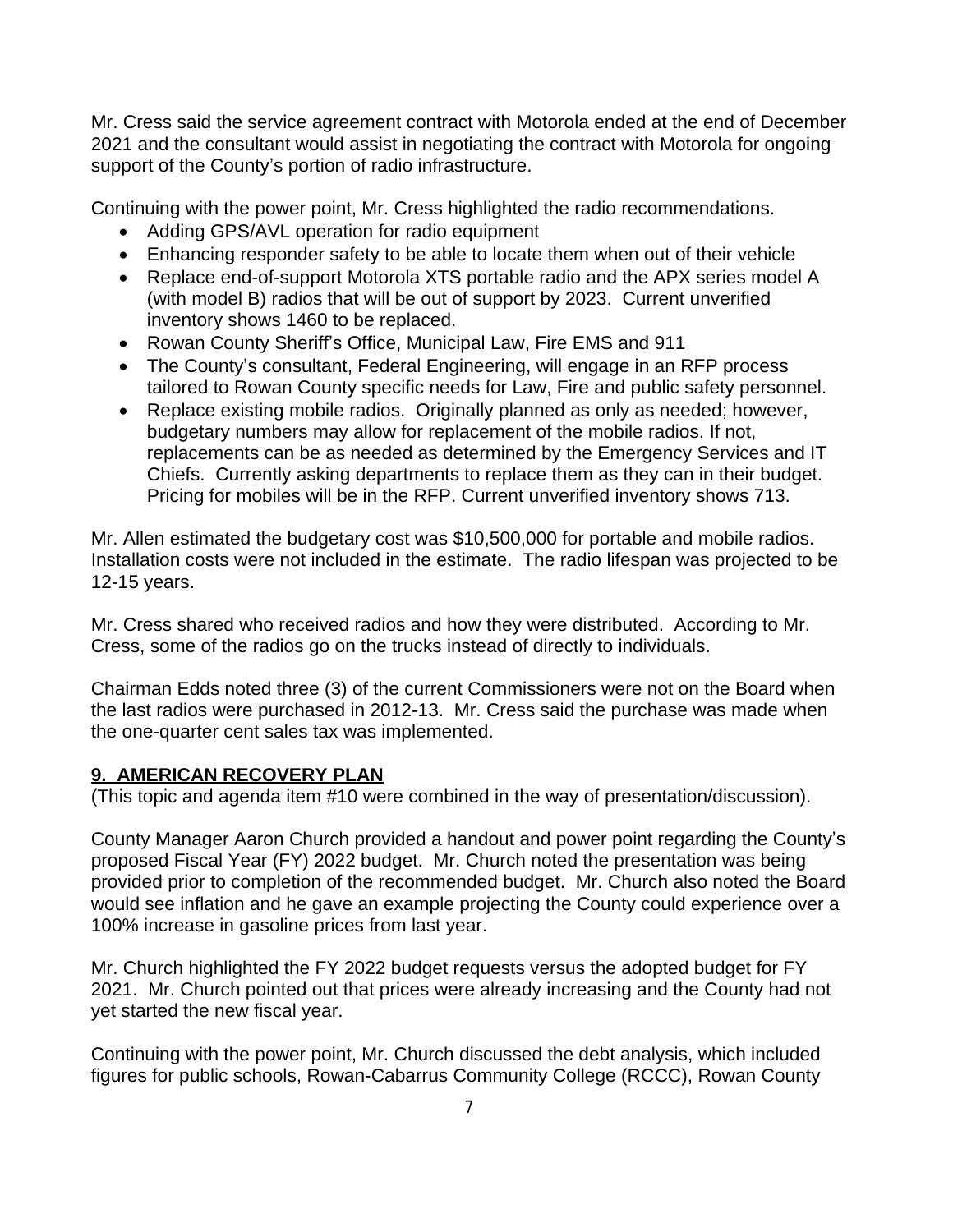Government, and items paid from the one-quarter cent sales tax. Mr. Church pointed out the debt for the satellite jail and communications from 2010 would be paid off in 2022.

It was projected for Article 46 (sales tax) in the coming year there would be a revenue stream of approximately \$3.9 million. Mr. Church highlighted the public safety capital expenditures that could be paid from the \$3.9 million that would still result in an ending balance of approximately \$1.3 million.

Mr. Church stated the Board had not been balancing the budget with restricted funds.

Mr. Church was recommending the County pay cash for the public safety capital projects listed in the power point totaling \$5,758,204.

In response to Commissioner Klusman, Mr. Church said the vehicles taken out of service by the Sheriff's Department could be used by the Department of Social Services. Commissioner Pierce said the Environmental Health Inspectors could also use the vehicles, as opposed to putting mileage on their personal vehicles. Mr. Church stated Environmental Health had already been notified they could use the vehicles, too.

The health insurance for general government was projected to decrease \$30,745.

Next, Mr. Church discussed the requests for education. Mr. Church said RCCC had requested a 1,740% increase. The large portion of the increase was for the new building the bond had been passed for. Mr. Church said he had spoken with the President of RCCC, Dr. Carol Spalding, and explained the County was still under a State of Emergency due to the Pandemic. Mr. Church did not feel it was the right year to raise taxes for a \$45 million building and he said Dr. Spalding had been receptive to his recommendation. Mr. Church said staff had put \$1 million in the budget to pay for the architect fees to get the project started. Mr. Church noted there might also be funds from the American Recovery Plan (ARP) to go towards the project, as well (possibly an additional \$3 to \$5 million).

Commissioner Pierce asked if the \$1 million for architect fees would be reimbursed to the County once the bond was taken down. Mr. Church said \$44 million of bonds would be sold as opposed to \$45 million "if there was no inflation." Commissioner Pierce said he did not want to see the County on the hook for the \$1 million and Mr. Church said the County could borrow the funds and pay itself back. Mr. Church since the County was selling bonds and the rates would be lower, it would probably make more sense to do that. It was an option and the \$1 million would be identified for the specific purpose with invoices to show the expenditures.

The Rowan-Salisbury School System (RSSS) requested a 300% increase and Kannapolis City Schools requested a 550.6% increase. Mr. Church reviewed the Average Daily Membership (ADM) from 2013 through the estimated 2022 ADM for RSSS, Kannapolis and Charter Schools. Mr. Church pointed out the drop in ADM for public schools and the increase for Charter Schools.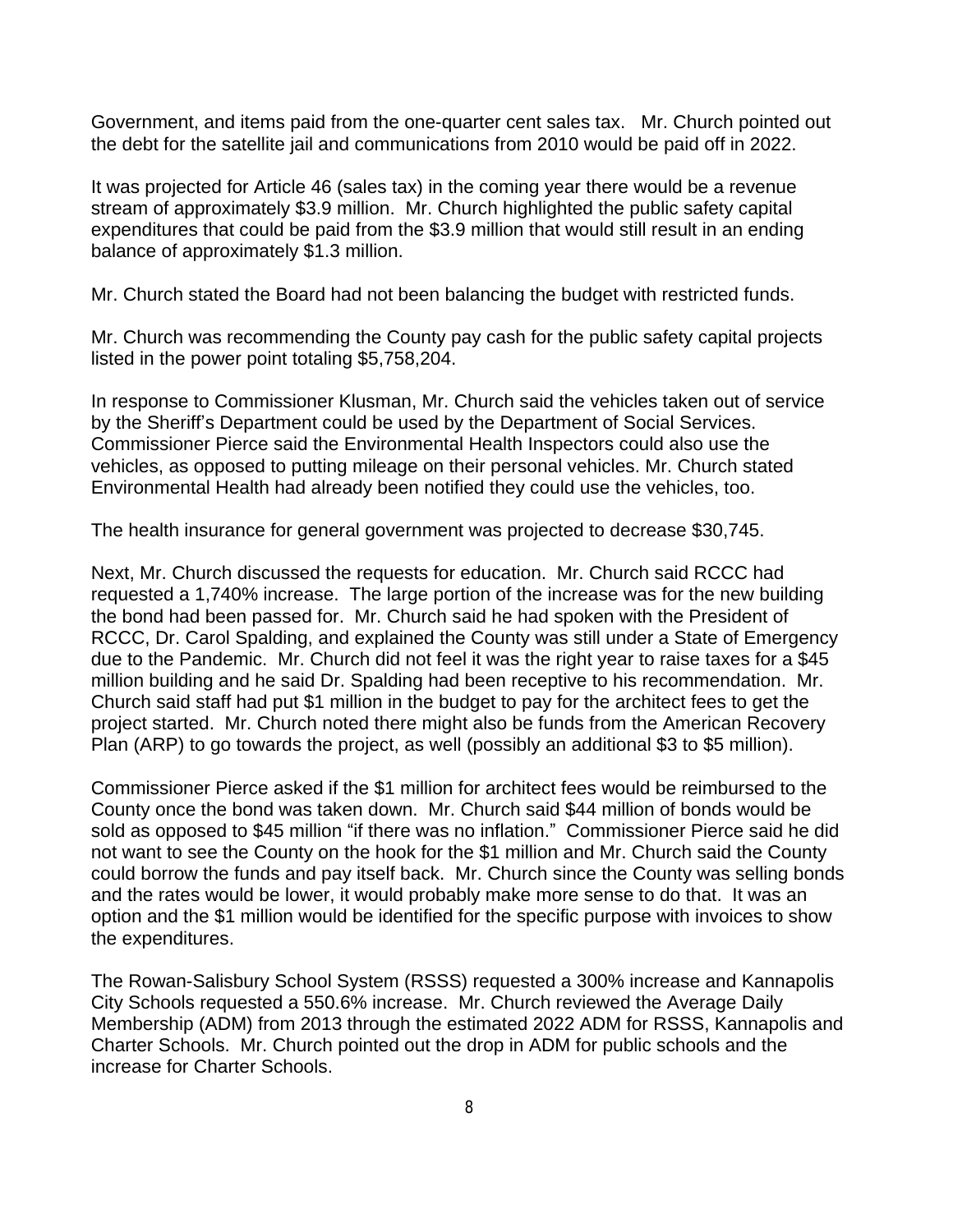Reading from a letter submitted by RSSS Superintendent Dr. Tony Watlington, Mr. Church said RSSS requested \$2.2 million for continuation budget needs; \$500,000 for salary increases; and \$1.7 for fund expenditures deferred due to the Pandemic or funded by state and federal COVID relief monies in 2020-21; \$81.5 million to address some of the District's priority capital needs. RSSS designated around 70% of those funds to HVAC replacement and the construction of a new K-8 school to replace Knox Middle and Overton Elementary Schools, leaving approximately \$25 million to cover other current capital needs. Due to the Pandemic, \$75 million of the funding had been "on hold" for the past year; however, the District moved forward with the HVAC replacement projects totaling \$6.5 million. RSSS requested the historical annual capital outlay appropriation of around \$2.5 million to supplement the funding.

Mr. Church noted Kannapolis had a list of capital requests with the largest being the A.L. Brown study recommendations at \$26 million. The overall total for the list of projects was \$45,605,214.

The Rowan County COVID-19 Funding was broken down as follows:

| Education | \$87,672,804 |
|-----------|--------------|
| County    | \$32,819,455 |
| Municipal | \$14,672,800 |

Mr. Church said the County figure was inflated. It was anticipated the County would receive \$135 million and Mr. Church said there were restrictions on how the County could spend the funds.

The dollars were broken down for education as follows:

| <b>RSSS</b> | \$76,239,103.00 |
|-------------|-----------------|
| Kannapolis  | \$4,338,791.00  |
| <b>RCCC</b> | \$7,095,000.00  |

It was noted the funds for RSSS was almost double the County's annual appropriation to the District.

Commissioner Pierce questioned the restrictions for the funds and Mr. Church said he was having a difficult time getting the answer. Mr. Church said there was a rule that says 20% was required to be spent on lost learning through the Pandemic but it was unclear about remainder. The federal guidance stated the funds could be used for: repairing and improving school facilities to reduce risk of virus transmission and exposure to environmental health hazards. Mr. Church said he was still pursuing an answer.

Commissioner Klusman expressed hope the schools could spend some of the money on mental health services. Commissioner Klusman stated childhood trauma holds children back for later years in life and she felt the funds would go a long way in helping the schools.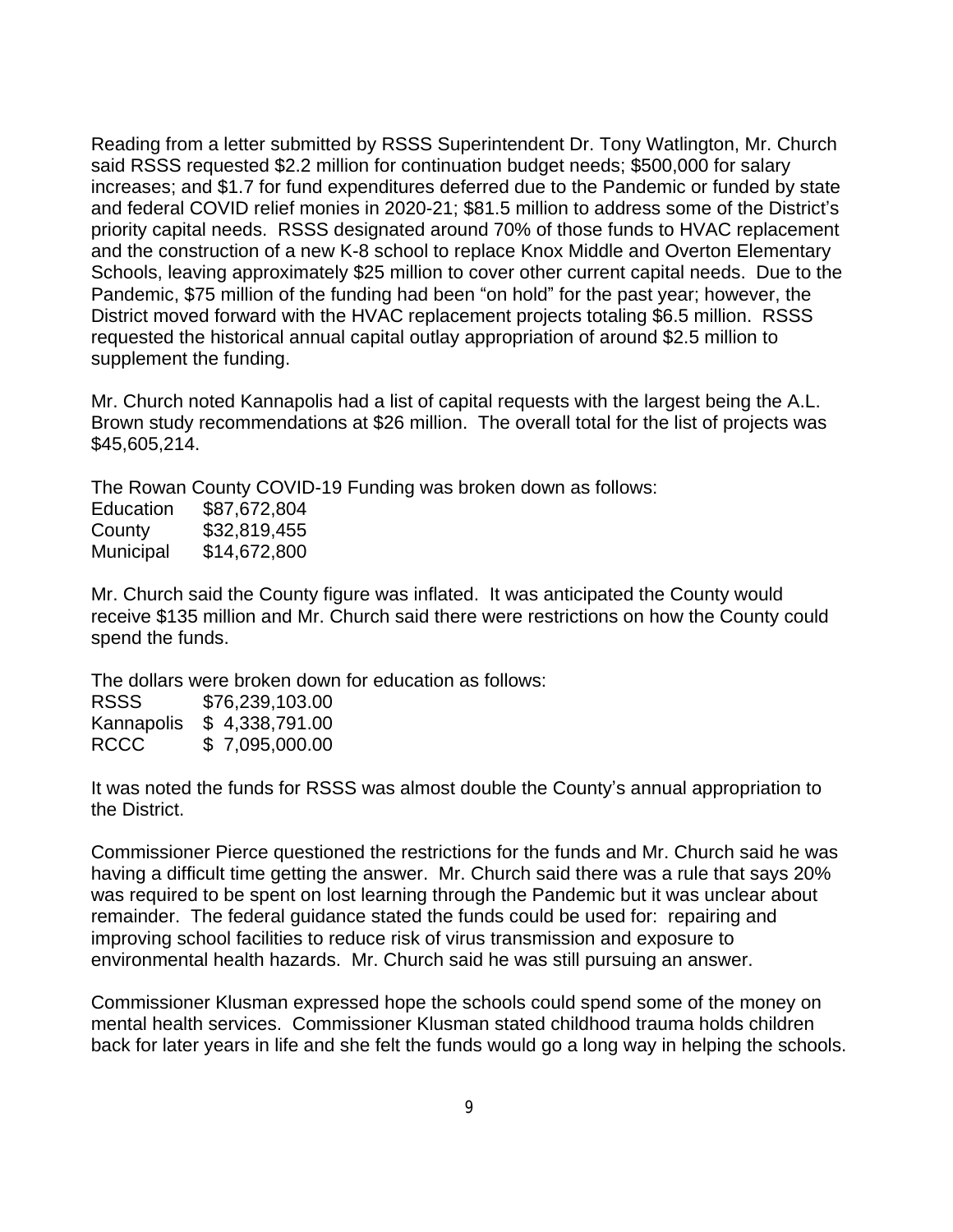With regards to the County's ARP funds, Mr. Church provided a breakdown and discussed the items for the Board to consider using the funding for. The list totaled \$27.5 million.

In conclusion, Mr. Church said the breakdown was the first draft of ideas the Board may or may not wish to consider.

## **10. BUDGET OVERVIEW**

(This topic and agenda item #9 were combined in the way of presentation/discussion).

# **11. CAPITAL (WEST END PLAZA – AG CENTER/VETERANS - PARKS)**

Before moving into the discussion on Capital Projects, a brief discussion ensued regarding the hiring freeze that was implemented in April 2020. Mr. Church said the Board could move to lift the freeze or it could be handled via the next agenda. Mr. Church said for a director to fill a position, they had to obtain his approval and he had not turned anyone down since the freeze was implemented.

Commissioner Pierce asked that in order to avoid confusion, the issue be placed on the next agenda to remove the hiring freeze. Commissioner Caskey stated that lifting the freeze would only be for positions already created and not new positions.

Next, Mr. Church discussed the freeze on capital spending, which included the West End Plaza (WEP) / Ag Center Project (Project). Mr. Church said prior to the Pandemic, the Board had voted to move forward with the Project.

Chairman Edds asked the County Manager to re-engage ADW Architects and ask the firm come back to speak with the Board. Chairman Edds said the information would help the community see where the Project stood.

Commissioner Pierce said the Sheriff had approached both he and Commissioner Caskey about upfitting the former Cinema facility at WEP for use as a training center for his staff. Commissioner Pierce said the Sheriff's Department spent a significant amount of money sending staff to trainings and the Sheriff felt having a training center would ultimately result in a savings. Commissioner Pierce said the Sheriff had several uses in mind for the facility and the next step would be to put out an RFP for the design.

Commissioner Klusman referred to previous conversations about using the new Ag Center as a place for trainings for RSSS and others to use. Commissioner Klusman said the Health Department and DSS staff also needed room.

Commissioner Pierce noted the training for the Sheriff was a specialized training.

Commissioner Caskey described the specialized law enforcement training set up and how it could possibly be utilized.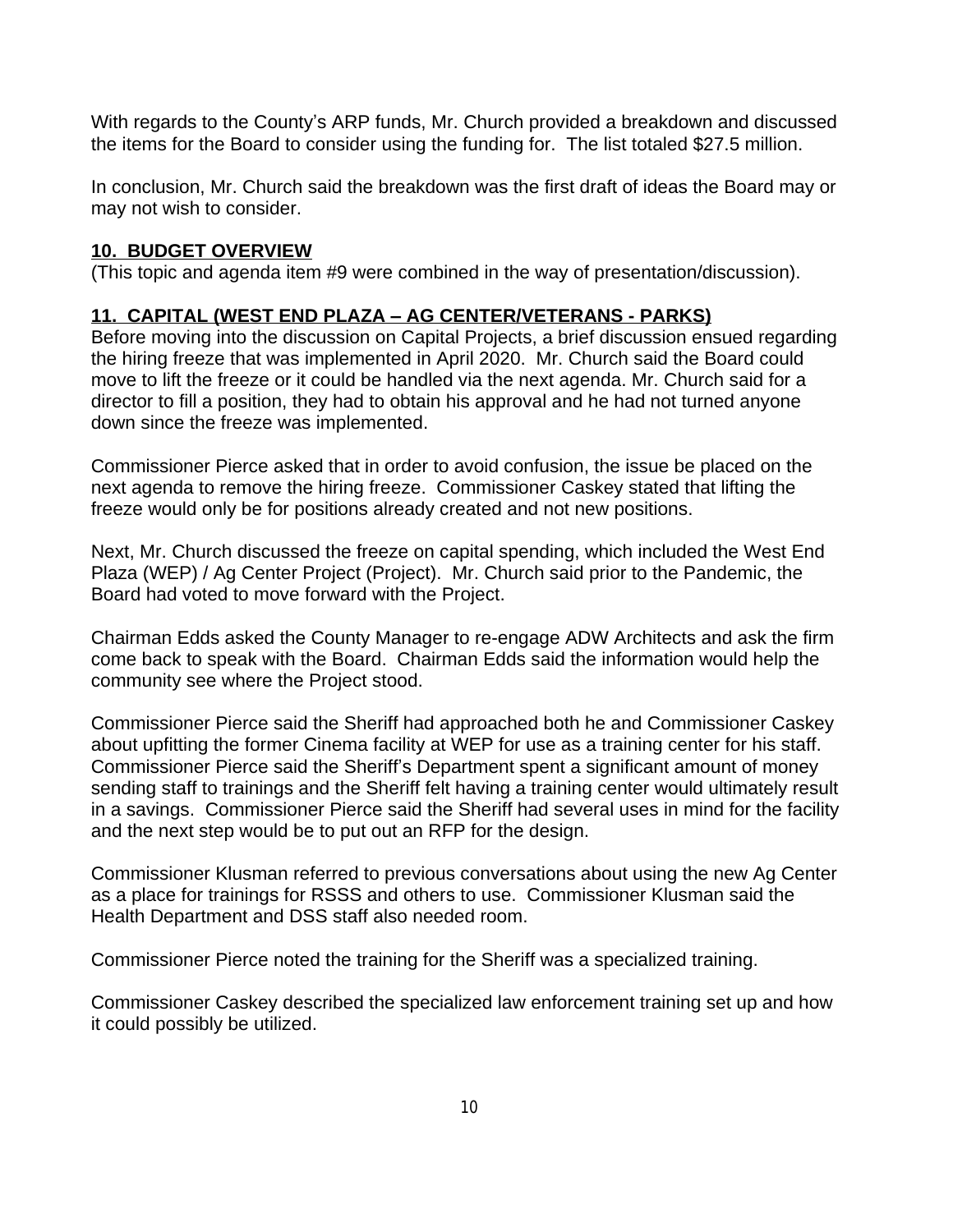Commissioner Caskey mentioned that he also liked the way the COVID-19 mass vaccination clinics had taken place at WEP and perhaps there could be future uses for other departments at the WEP.

Commissioner Klusman said she had thought the Health Department and DSS were supposed to eventually be moved to the WEP.

Commissioner Caskey said the Board had not made the plan to move those departments but the idea had been discussed. Commissioner Caskey said since Commissioner Klusman served on both the Health Board and DSS Board she would better understand how closely the two (2) departments would need to be located to one another. (Commissioner Klusman's microphone appeared to be turned off and the remainder of the conversation was inaudible).

Chairman Edds asked the County Manager if he would contact the architect and request a "road map of where to go from here".

Commissioner Caskey inquired whether Chairman Edds was referring specifically to what had already been planned, or, if he was including the items just raised by Commissioner Klusman. Commissioner Caskey questioned if the next step was to try to engage an architect concerning the possibility of the training center. Commissioner Caskey felt the Board was not ready to vote on the training center but should see what information should be gathered and presented to the Board

Commissioner Klusman referred to the space needs study and plans for moving DSS and Health to WEP. Commissioner Klusman said the County had the money to start developing the plans to move the two (2) departments.

Chairman Edds asked the County Manager to speak with the architects.

(Note: Commissioner Greene left the meeting at 3:48 p.m.).

Commissioner Pierce said he would ask the Sheriff to prepare a presentation for the Board regarding the training center request.

#### **12. FIRE TAX / CONSULTANT**

.

County Manager Aaron Church said there had been a lot of discussion about various volunteer fire departments (VFD) and their requests for tax increases. Mr. Church said the Clerk to the Board had kept the Board and himself informed as to when the public hearings would be held by the departments that were asking for an increase.

Mr. Church said a Commissioner had requested the Board discuss the proposed tax increases. The departments requesting an increase were: Atwell, Bostian Heights, Franklin, Locke Township, Miller Ferry, South Rowan and West Rowan.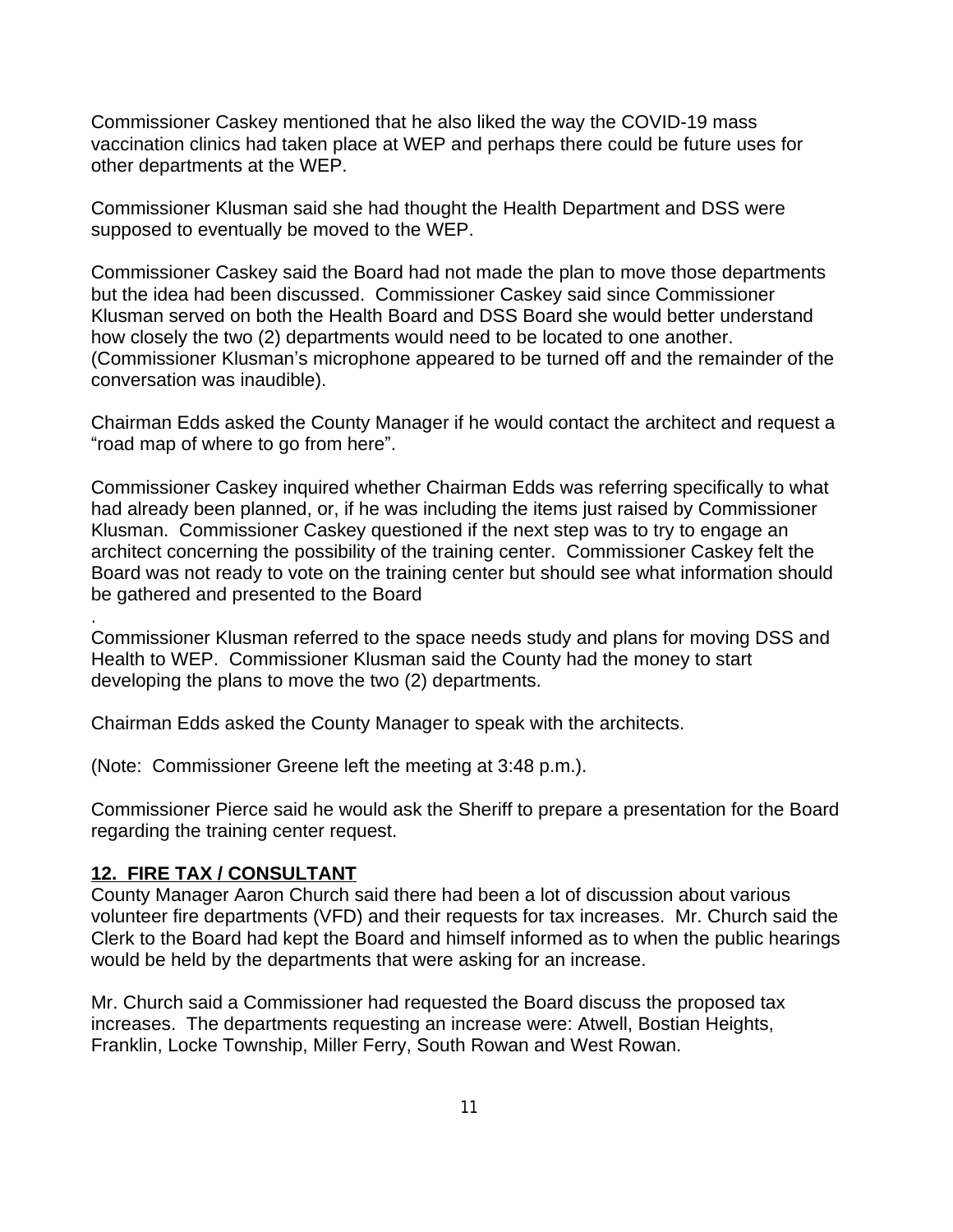Chairman Edds shared that he and Commissioner Caskey had gone to most of the meetings. The common factor was most of the VFD volunteers were dropping off. The requests were about having someone on staff at the department in order to get the vehicles on the road and to have the team meet them at the site. Chairman Edds noted volunteer activities were dwindling and a lot of it was attributed to regulations and required trainings (i.e., to drive the trucks).

Commissioner Pierce asked if it was time for the County to have a study performed to see if there should be a countywide fire department. Commissioner Pierce said the County was growing and a plan should be developed for consolidation over a ten (10) year period.

Commissioner Pierce felt it was time to take the next step and have the study performed. Commissioner Pierce said the County would continue to grow with the industry locating in the County, as well as the number of homes being built.

Commissioner Caskey said several counties had done a study and suggested the County obtain copies of those studies. Commissioner Caskey said the Board could review those studies before taking the next step.

Commissioner Caskey said the way things were going, the situation was not going to get any better. Commissioner Caskey suggested engaging the Fire Chiefs Association in the conversations and obtain their input before hiring someone to perform the study. Commissioner Caskey said the VFD's were doing a great service to the County and he did not want them to feel the Board was trying to undermine them.

Mr. Church was asked to have the Emergency Services Chief get copies of several VFD consolidation studies for the Board to review.

Chairman Edds emphasized the Board wanted the VFD staff to know how much they were respected, prayed for and appreciated. Chairman Edds said the discussions could result in finding out the Board was wrong or even that the departments wanted the County to pursue the consolidation.

### **13. ANIMAL SERVICES / WATER AND SEWER**

County Manager Aaron Church provided a view of the entrance to the Animal Shelter. Mr. Church said the road had been put on hold; however, he commented the delay had worked out for the better. Mr. Church said the County had made a verbal understanding it was going to build the road to a certain point and have a water/sewer line to serve the new and the old Animal Shelter wings. Mr. Church said when the County put a freeze on capital spending, the County told Shelter Guardians (SG) the County was not going forward with the road. However, SG moved forward with building the new dog wing at the Shelter and also moved forward with designing their own water line to the road. In order to get a permit, Mr. Church explained there must be a water connection.